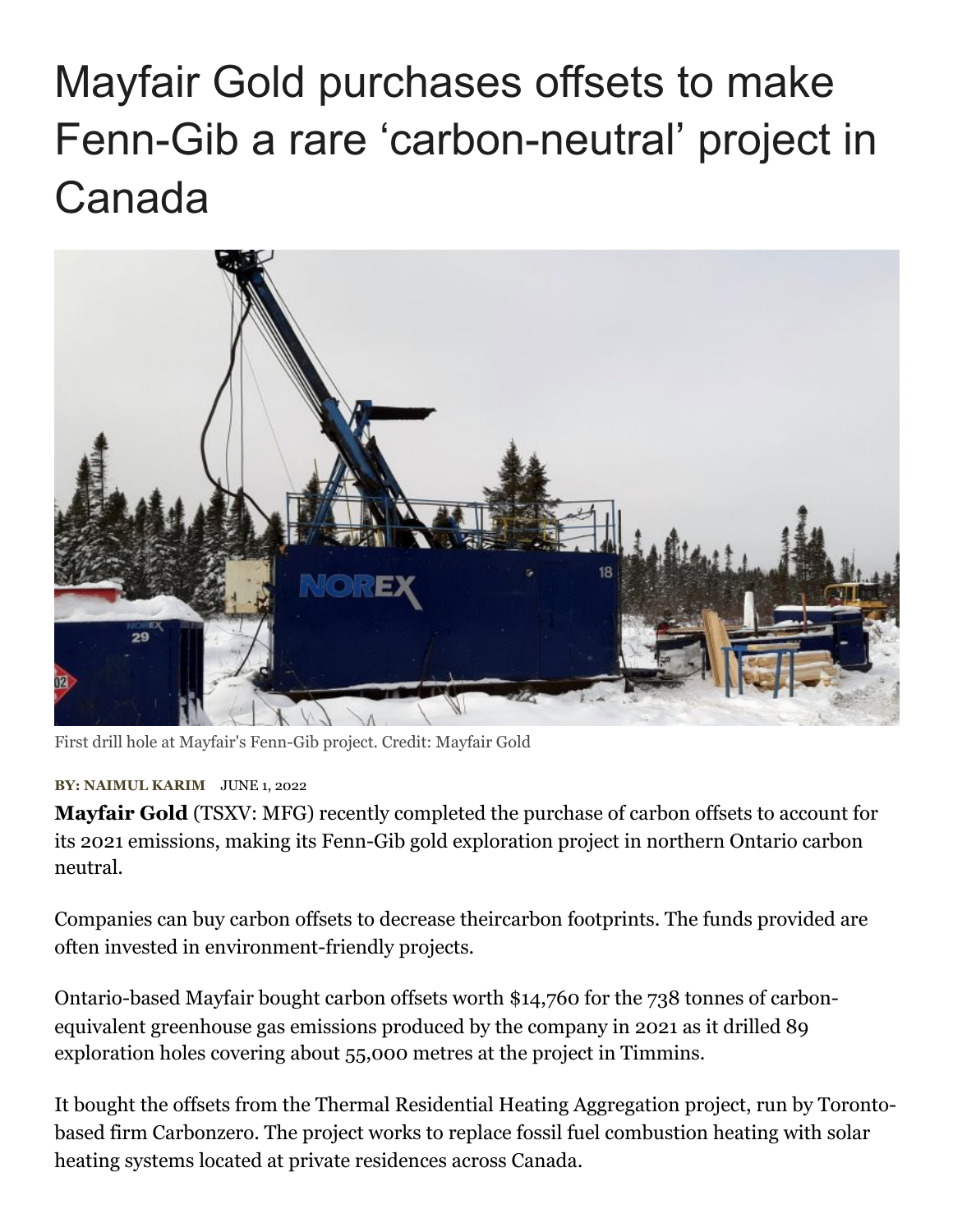The offsets have been retired on the Canadian Standards Association (CSA) Clean Projects Registry, a platform that showcases projects involved in emission reductions and carbon offsets.

"The pressure on the mining industry due to global warming is enormous. If we are to sustain Canada's gold mining industry, we have to curb the industry's carbon emissions," Patrick Evans, Mayfair's CEO, told *The Northern Miner.*



Ryan Hoefs exams core from mineralized zone at Fenn-Gib. Credit: Mayfair Gold

"Mayfair is a small company, but we hope to make a valuable contribution to changing the approach to gold mining in Canada," he added.

Located about 43 km northwest of Kirkland Lake, in the Guibord and Munro townships of northeast Ontario, Mayfair's 100%-owned Fenn-Gib project covers about 48 sq. km and hosts an indicated resource of 70.2 million tonnes grading 0.92 gram gold per tonne for 2.1 million oz. gold. Inferred resources add 3.7 million tonnes grading 0.61 gram gold for 74,967 oz. gold.